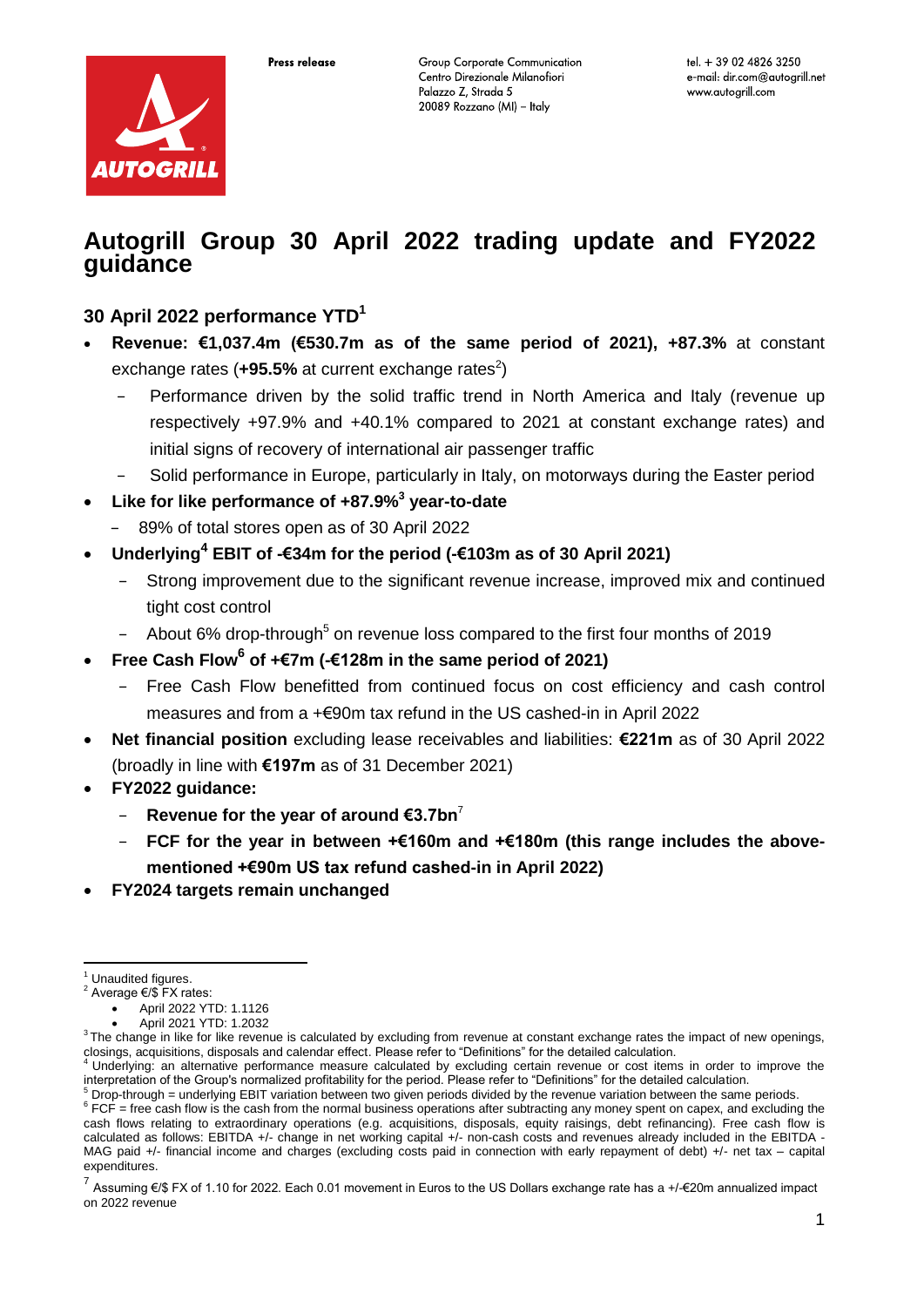

*Milan, 26 May 2022* – The Board of Directors of Autogrill S.p.A. (Milan: AGL IM), which convened today, reviewed and approved the consolidated revenue performance for the four months ended 30 April 2022.

### **Group revenue for the four months ended 30 April 2022**

### **Revenue growth by region**

|                                   | <b>Organic growth</b>    |                                 |           |       |        |      |        |                                                        |        |                                    |
|-----------------------------------|--------------------------|---------------------------------|-----------|-------|--------|------|--------|--------------------------------------------------------|--------|------------------------------------|
| €m                                | <b>April 2022</b><br>YTD | <b>April 2021</b><br><b>YTD</b> | <b>FX</b> |       |        |      |        | Like for Like Openings Closings Acquisitions Disposals |        | Reporting<br>calendar <sup>8</sup> |
| North America <sup>(*)</sup>      | 572.2                    | 267.3                           | 21.8      | 271.9 | 95.3%  | 15.1 | (1.2)  |                                                        | (47.6) | 45.0                               |
| <b>International</b>              | 97.0                     | 35.5                            | 0.3       | 61.0  | 169.9% | 0.1  | (0.0)  | ۰                                                      |        |                                    |
| <b>Europe</b>                     | 368.3                    | 227.8                           | 1.0       | 142.9 | 65.1%  | 5.9  | (9.1)  | ۰                                                      |        |                                    |
| Italy                             | 232.5                    | 166.0                           | ۰         | 72.2  | 46.0%  | 3.1  | (8.8)  | ۰                                                      |        |                                    |
| Other European<br>countries       | 135.8                    | 61.8                            | 1.0       | 70.7  | 113.2% | 2.8  | (0.3)  |                                                        |        |                                    |
| <b>Total REVENUE</b>              | 1,037.4                  | 530.7                           | 23.1      | 475.6 | 87.9%  | 21.1 | (10.4) | ٠                                                      | (47.6) | 45.0                               |
| <sup>(7</sup> North America - m\$ | 636.6                    | 321.7                           | (0.0)     | 302.5 | 95.3%  | 16.8 | (1.4)  |                                                        | (53.0) | 50.1                               |

|                             | April 2022 | <b>April 2021</b> | Change |                        |  |
|-----------------------------|------------|-------------------|--------|------------------------|--|
| €m                          | YTD        | YTD               |        | Current FX Constant FX |  |
| <b>North America</b>        | 572.2      | 267.3             | 114.0% | 97.9%                  |  |
| <b>International</b>        | 97.0       | 35.5              | 173.0% | 170.4%                 |  |
| <b>Europe</b>               | 368.3      | 227.8             | 61.7%  | 61.0%                  |  |
| Italy                       | 232.5      | 166.0             | 40.1%  | 40.1%                  |  |
| Other European<br>countries | 135.8      | 61.8              | 119.6% | 116.2%                 |  |
| <b>Total Revenue</b>        | 1.037.4    | 530.7             | 95.5%  | 87.3%                  |  |

- Consolidated revenue of €1,037.4m as of 30 April 2022 year to date, an increase of 87.3% at constant exchange rates (95.5% at current exchange rates) compared to €530.7m recorded in the same period of 2021
- Excluding the disposals done over the last two years, the revenue for the first four months of 2022 decreased by approximately 23% at constant exchange rates compared with the same period of 2019
- Like for like revenue performance: +87.9%
	- − 89% of total stores open as of 30 April 2022
- New openings and closings: new openings at airports in North America (Salt Lake City, Charlotte and San Jose) were partially offset by ongoing exit from non-core locations in all geographies
- Acquisitions and disposals: disposals of the US motorways business in 2021 (-€47.6m)
- Reporting calendar<sup>8</sup>: positive impact of €45m due to the change in reporting calendar in North America compared to the previous year
- Currency: positive impact of €23.1m, mainly due to the depreciation of the Euro against US Dollar

<sup>1</sup>  $8$  Change in reporting calendar in North America. Please refer to the "Note on reporting calendar" for additional details.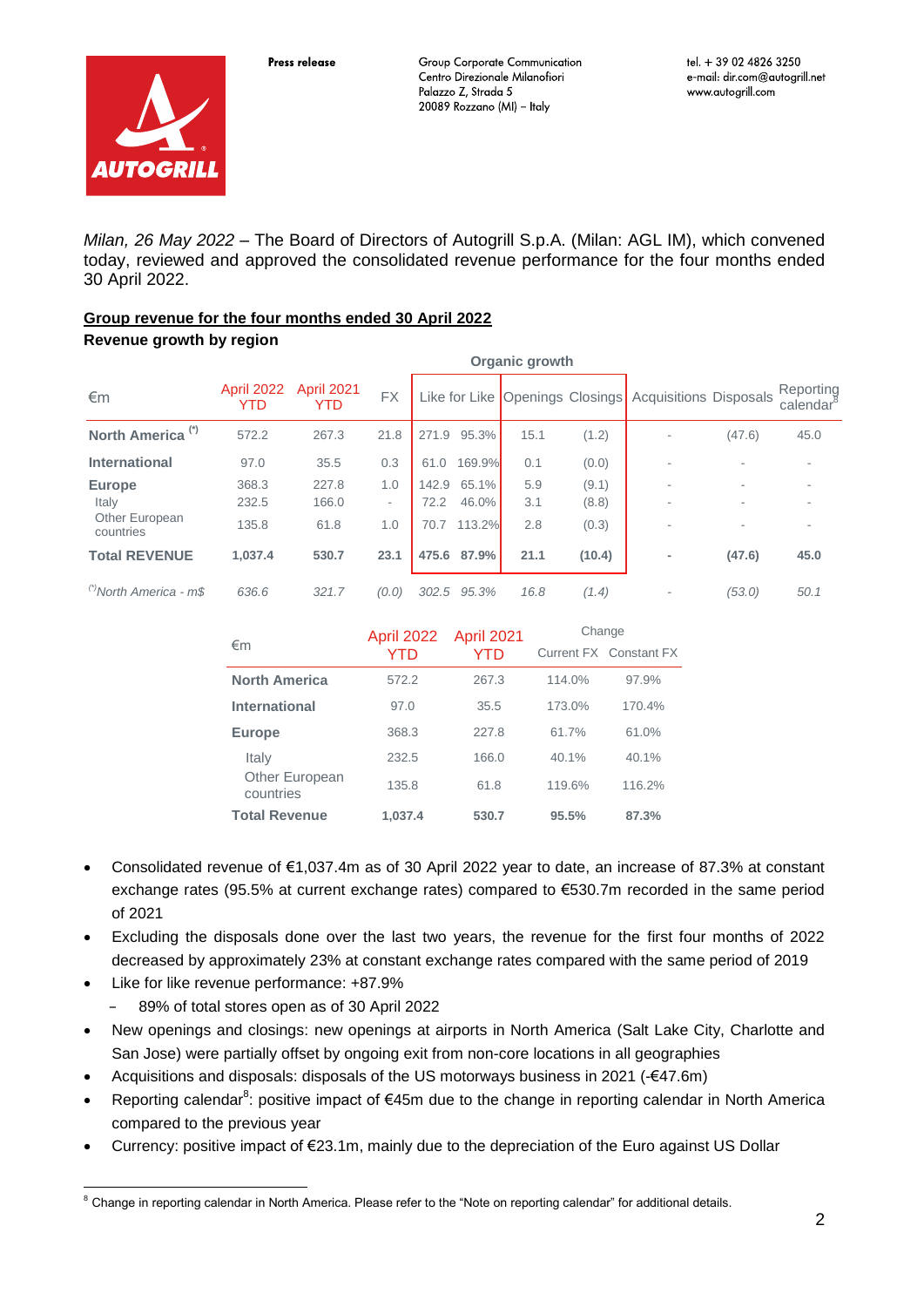

- North America: like for like performance of +95.3% year-to-date − 92% of total stores open as of 30 April 2022
- International: like for like performance of +169.9% year-to-date
	- − 71% of total stores open as of 30 April 2022
- Europe: like for like performance of +65.1% year-to-date
	- 99% of total stores open as of 30 April 2022 (of which: Italy 98%, other European countries 100%)

**Organic growth**

### **Revenue by channel**

| €m                    | April 2022 April 2021<br>YTD | YTD   | <b>FX</b> |       | Like for Like |      |        | <b>Openings Closings Acquisitions Disposals</b> |        | Reporting<br>calendar° |
|-----------------------|------------------------------|-------|-----------|-------|---------------|------|--------|-------------------------------------------------|--------|------------------------|
| <b>Airports</b>       | 695.2                        | 257.7 | 18.4      | 361.0 | 113.2%        | 15.2 | (1.7)  | $\overline{\phantom{a}}$                        |        | 44.6                   |
| <b>Motorways</b>      | 271.1                        | 245.6 | 4.2       | 72.2  | 37.2%         | 4.5  | (7.8)  |                                                 | (47.6) |                        |
| <b>Other Channels</b> | 71.2                         | 27.4  | 0.5       | 42.4  | 154.6%        | 1.4  | (0.8)  |                                                 | ۰      | 0.4                    |
| <b>Total REVENUE</b>  | 1,037.4                      | 530.7 | 23.1      | 475.6 | 87.9%         | 21.1 | (10.4) |                                                 | (47.6) | 45.0                   |

|                      |         | April 2022 April 2022 | Change            |                |  |
|----------------------|---------|-----------------------|-------------------|----------------|--|
| €m                   | YTD     | YTD                   | <b>Current FX</b> | Constant<br>FX |  |
| Airports             | 695.2   | 257.7                 | 169.8%            | 151.8%         |  |
| Motorways            | 271.1   | 245.6                 | 10.4%             | 8.5%           |  |
| Other channels       | 71.2    | 27.4                  | 159.9%            | 155.6%         |  |
| <b>Total Revenue</b> | 1.037.4 | 530.7                 | 95.5%             | 87.3%          |  |

### **FY2022 priorities and guidance**

- While building on the recovery, the priorities for Autogrill in FY2022 are:
	- − Enhancing the core business and the leadership position
	- − Focusing continually on cash conversion
	- − Executing on the ESG strategy
- The FY2022 guidance for the Group is:
	- − Revenue for the year of around €3.7bn<sup>7</sup>
	- − FCF for the year in between +€160m and +€180m
		- FCF guidance includes +€90m US tax refund cashed-in in April 2022
	- This guidance does not assume a spreading of COVID-19 variants resistant to the current therapies or a resurgence of COVID-19 generally. It also doesn't assume further potential escalations of the Ukraine conflict which may negatively impact worldwide traffic.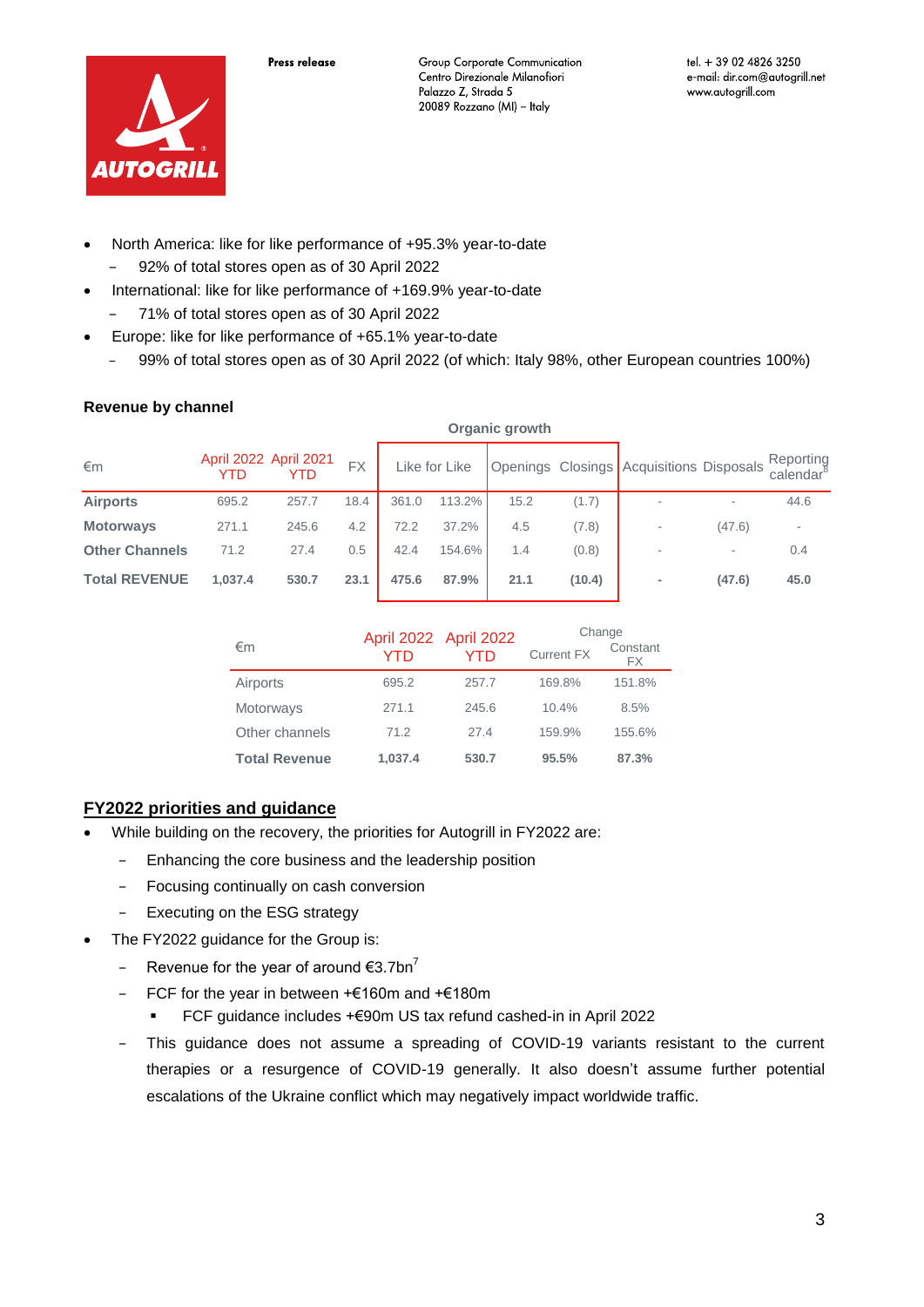

# **FY2024 targets<sup>9</sup> remain unchanged**

- Revenue: €4.5bn
- Underlying<sup>3</sup> EBIT margin: around 6%, about 140bps more compared to FY2019
- Capex as a percentage of revenue: between 4.8% and 5.4%
- FCF $6$ : between €130m and €160m

 9 €/\$ FX rate: 1.22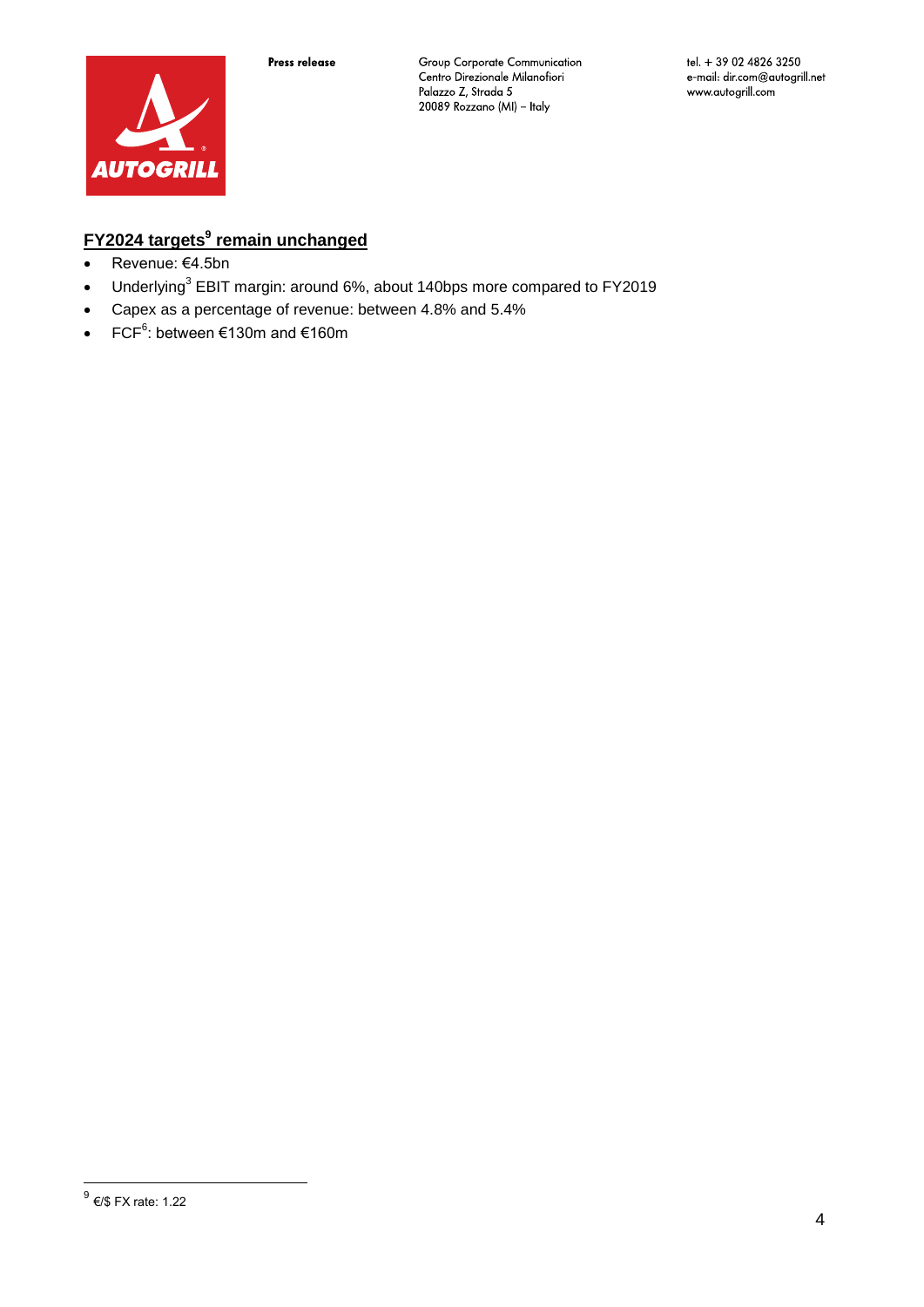

tel. + 39 02 4826 3250 e-mail: dir.com@autogrill.net www.autogrill.com

### **Revenue by geography**

### **North America**

- Revenue of \$636.6m as of 30 April 2022 YTD, an increase of 97.9% at constant exchange rates and current exchange rates, compared to \$321.7m in the same period of 2021
	- − Like for like revenue performance of +95.3%, benefitting from the recovery of domestic air traffic in the US
	- − 92% of total stores open as of 30 April 2022
	- − Sale of the US motorways business in July 2021
	- − Positive effect of \$50m due to the change in the reporting calendar<sup>8</sup> compared to the previous year

### **Revenue bridge**



|                      |                   | Revenue by geography |            |                    |  |  |  |
|----------------------|-------------------|----------------------|------------|--------------------|--|--|--|
| $\mathbb{S}$ m       | <b>April 2022</b> | <b>April 2021</b>    | Change     |                    |  |  |  |
|                      | YTD               | YTD.                 | Current FX | <b>Constant FX</b> |  |  |  |
| US                   | 604.0             | 317.3                | 90.4%      | 90.4%              |  |  |  |
| Canada               | 32.6              | 4.4                  | 647.5%     | 648.1%             |  |  |  |
| <b>Total Revenue</b> | 636.6             | 321.7                | 97.9%      | 97.9%              |  |  |  |

|                      | Revenue by channel |            |                   |             |  |  |
|----------------------|--------------------|------------|-------------------|-------------|--|--|
|                      | <b>April 2022</b>  | April 2021 |                   | Change      |  |  |
| $\mathsf{Sm}$        | YTD                | YTD        | <b>Current FX</b> | Constant FX |  |  |
| Airports             | 631.8              | 265.4      | 138.0%            | 138.0%      |  |  |
| Motorways            | ٠                  | 53.0       | n.S.              | n.s.        |  |  |
| Other channels       | 4.8                | 3.2        | 48.8%             | 48.8%       |  |  |
| <b>Total Revenue</b> | 636.6              | 321.7      | 97.9%             | 97.9%       |  |  |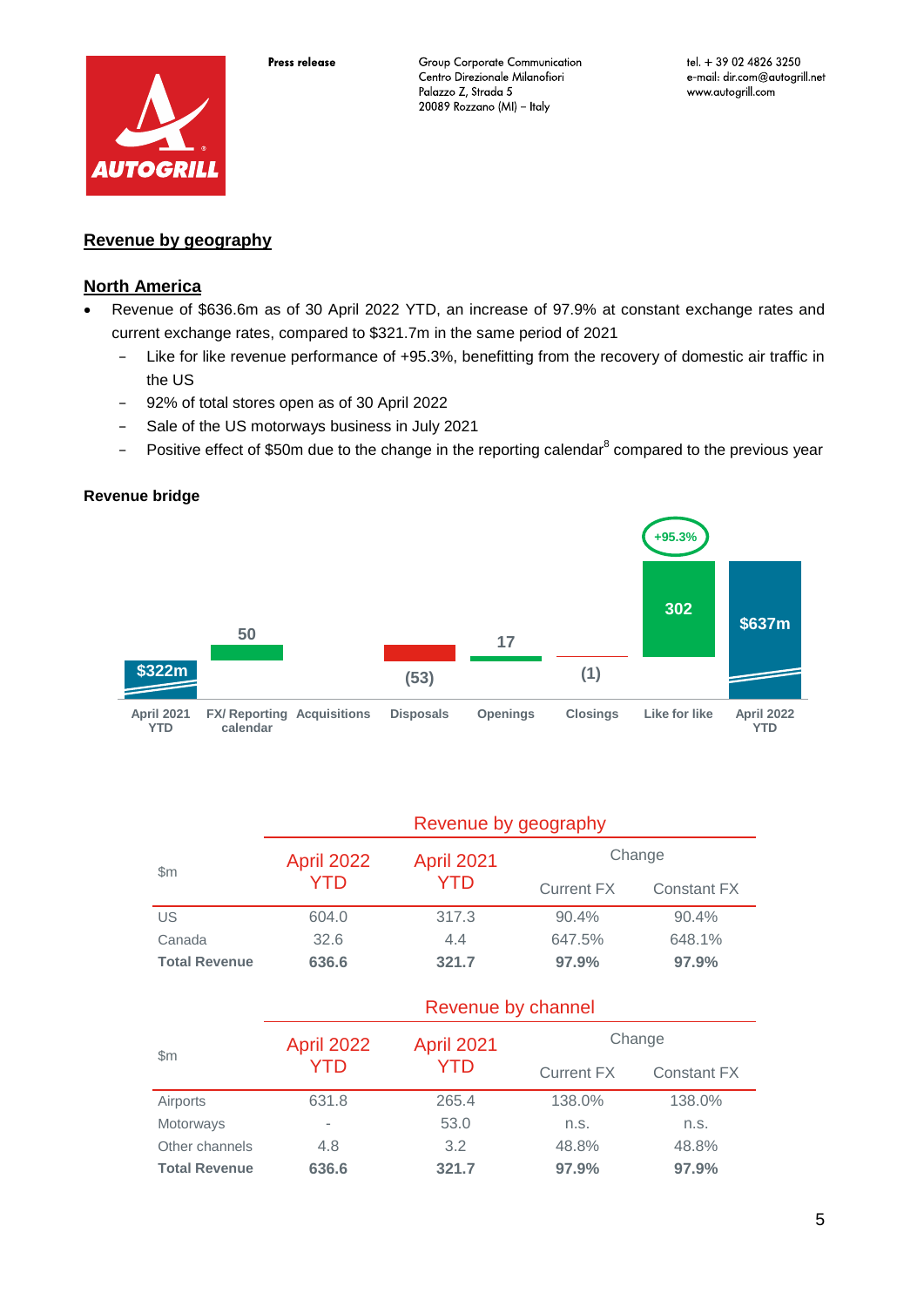

### **International**

**Revenue bridge**

- Revenue of €97.0m as of 30 April 2022 YTD, an increase of 170.4% at constant exchange rates (+173.0% at current exchange rates) compared to €35.5m of the same period of 2021
	- − Like for like revenue performance of +169.9%, driven by the initial signs of recovery of the international air traffic, especially in Northern Europe
	- − 71% of total stores open as of 30 April 2022

# **€36m <sup>0</sup> €97m <sup>0</sup> (0) 61 April 2021 YTD FX Acquisitions Disposals Openings Closings Like for like April 2022 YTD +169.9%**

|                      | Revenue by geography |                    |                   |             |  |  |
|----------------------|----------------------|--------------------|-------------------|-------------|--|--|
|                      | <b>April 2022</b>    | <b>April 2021</b>  | Change            |             |  |  |
| €m                   | YTD                  | YTD                | <b>Current FX</b> | Constant FX |  |  |
| Northern Europe      | 64.7                 | 16.7               | 288.0%            | 284.7%      |  |  |
| Rest of the World    | 32.3                 | 18.8               | 71.2%             | 69.4%       |  |  |
| <b>Total Revenue</b> | 97.0                 | 35.5               | 173.0%            | 170.4%      |  |  |
|                      |                      | Revenue by channel |                   |             |  |  |
|                      | <b>April 2022</b>    | <b>April 2021</b>  | Change            |             |  |  |
| €m                   | YTD                  | YTD                | <b>Current FX</b> | Constant FX |  |  |
| Airports             | 80.4                 | 30.2               | 166.1%            | 163.5%      |  |  |
| Other channels       | 16.5                 | 5.3                | 212.1%            | 209.5%      |  |  |
| <b>Total Revenue</b> | 97.0                 | 35.5               | 173.0%            | 170.4%      |  |  |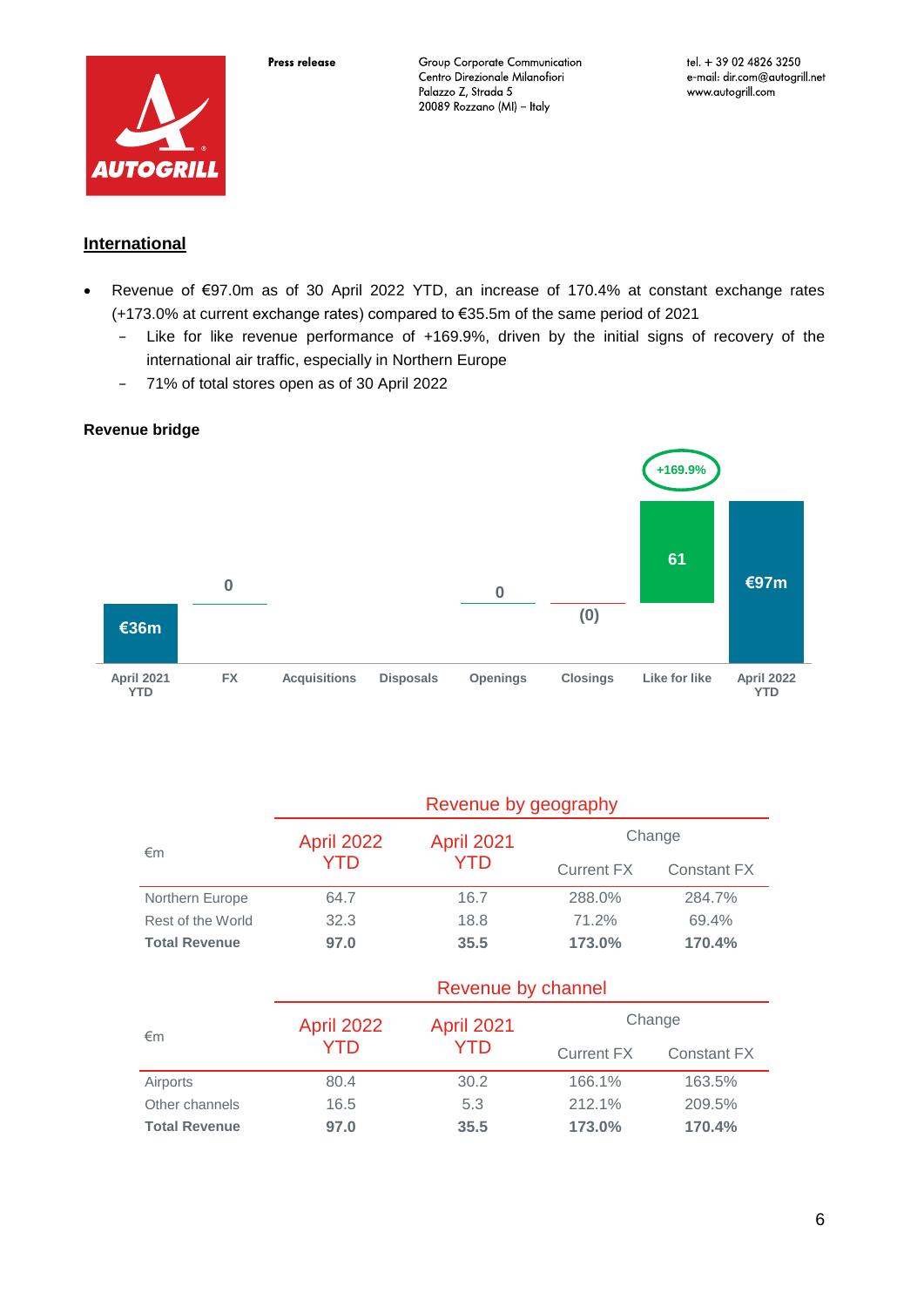



## **Europe**

- Revenue of €368.3m as of 30 April 2022 YTD, an increase of 61.0% at constant exchange rates (+61.7% at current exchange rate) compared to €227.8m in the same period of last year
	- − Like for like performance of +65.1%, supported by the continued resiliency of the motorway channel and the recovery of airport and railway traffic
	- − Solid performance during the Easter period on motorways in Europe and particularly in Italy, where revenue have been almost in line with pre-Covid levels
	- − 99% of total stores open as of 30 April 2022 (of which: Italy 98%, other European countries 100%)

### **Revenue bridge**



| €m                       | <b>April 2022</b> | <b>April 2021</b> | Change     |             |  |
|--------------------------|-------------------|-------------------|------------|-------------|--|
|                          | <b>YTD</b>        | YTD               | Current FX | Constant FX |  |
| Italy                    | 232.5             | 166.0             | 40.1%      | 40.1%       |  |
| Other European countries | 135.8             | 61.8              | 119.6%     | 116.2%      |  |
| <b>Total Revenue</b>     | 368.3             | 227.8             | 61.7%      | 61.0%       |  |

|                      | Revenue by channel |                   |                   |                    |  |  |
|----------------------|--------------------|-------------------|-------------------|--------------------|--|--|
|                      | <b>April 2022</b>  | <b>April 2021</b> | Change            |                    |  |  |
| $\epsilon$ m         | YTD                | YTD               | <b>Current FX</b> | <b>Constant FX</b> |  |  |
| Motorways            | 271.1              | 201.6             | 34.5%             | 34.1%              |  |  |
| Airports             | 46.9               | 6.9               | 582.6%            | 570.7%             |  |  |
| Other channels       | 50.3               | 19.4              | 159.4%            | 156.9%             |  |  |
| <b>Total Revenue</b> | 368.3              | 227.8             | 61.7%             | 61.0%              |  |  |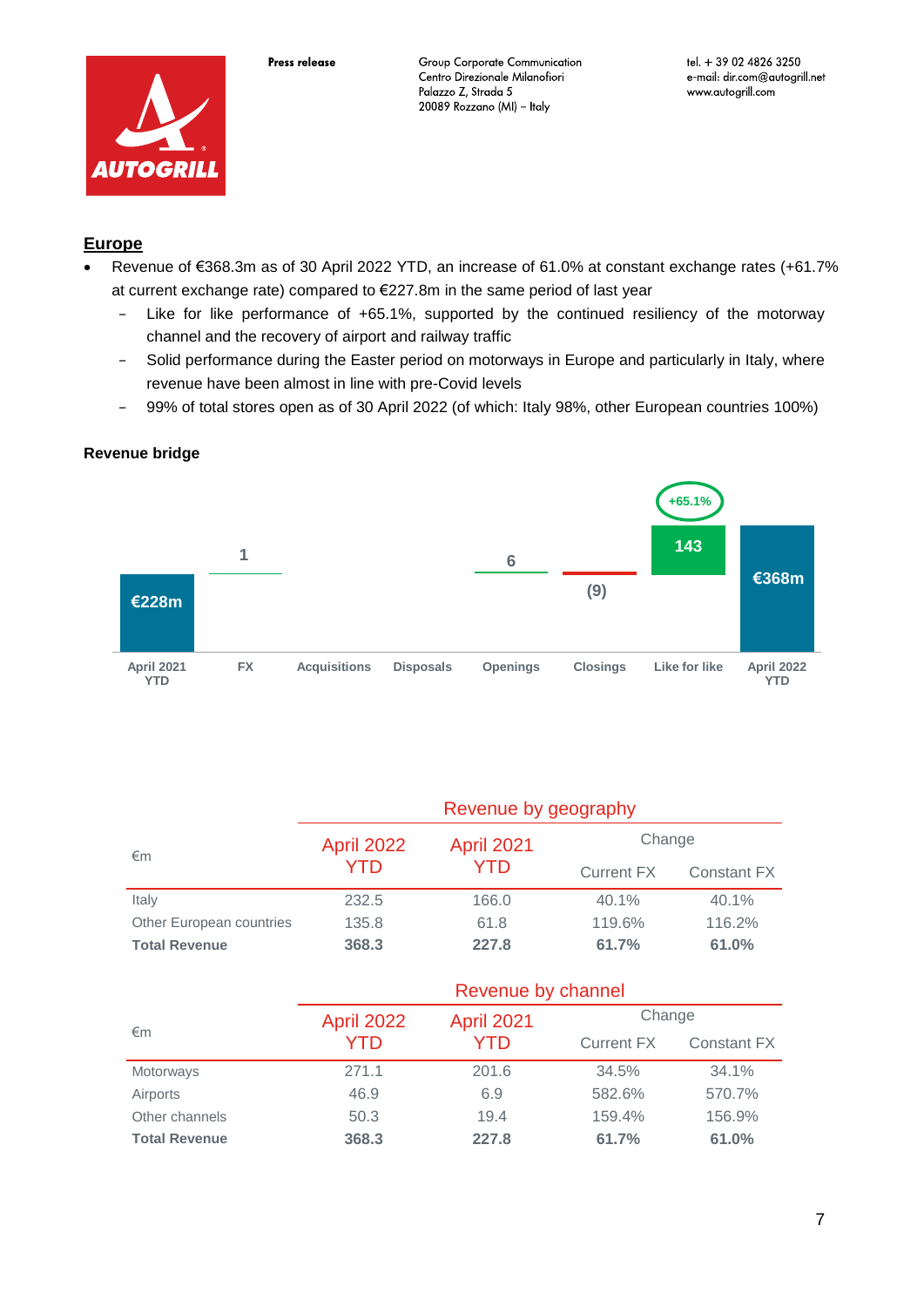

Press release

Group Corporate Communication Centro Direzionale Milanofiori Palazzo Z, Strada 5 20089 Rozzano (MI) - Italy

### **Corporate Governance**

Pursuant to principle 3.P.2 of the Listed Companies Code of Corporate Governance and art. 3.2 of the Self Regulatory Code of Autogrill S.p.A., the board of directors assessed the independence requirements regarding director Manuela Franchi, as laid down in article 147-ter, paragraph 4, article 148, paragraph 3, of Legislative Decree no. 58/98 and article 10 of the Articles of Association, as well as the requirements set forth by the Corporate Governance Code for Listed Companies (2020 edition), as endorsed by the Company in the Regulation of the Board of Directors currently in force.

\*\*\*

The executive responsible for the drafting of the company's accounting documents, Camillo Rossotto, hereby declares pursuant to paragraph 2, art.154 bis, that the accounting information in this release is in line with the Company's accounting records and registers.

\*\*\*

#### *Disclaimer*

*This press release contains forecasts and estimates that reflect the opinions of the management ("forward-looking statements"), especially regarding future business performance, new investments and developments in the cash flow and financial situation. Such*  forward-looking statements have by their very nature an element of risk and uncertainty as they depend on the occurrence of future *events, including uncertainties on the duration and severity of the COVID-19 pandemic. Actual results may differ significantly from the*  forecast figures and for a number of reasons, including by way of example: traffic trends in the countries and business channels where *the Group operates; the outcome of procedures for the renewal of existing concession contracts and for the award of new concessions; changes in the competitive scenario; exchange rates between the main currencies and the euro, esp. the US dollar; interest rate movements; future developments in demand; changing oil and other raw material (food) prices; general global economic conditions; geopolitical factors and new legislation in the countries where the Group operates and other changes in business conditions. The forward-looking statements speak only at the date on which the statements were made and do not take into account any circumstances or events occurring after the date they were prepared.*

*We are providing certain non-IFRS information that excludes certain items because of the nature of these items and the impact they have on the analysis of underlying business performance and trends. We believe that providing this information enhances investors' understanding of our results and permits investors to understand how management assesses performance. We use these measures internally for planning and forecasting purposes and to measure our performance of along with other metrics. This information should be considered in addition to, but not as a substitute for or superior to, information prepared in accordance with IFRS.*

\*\*\*

#### *Note on reporting calendar*

*It should be noted that from 1 January 2022 HMSHost Corporation and its North American subsidiaries have opted for monthly reporting in line with the Group's reporting to replace the previously in force common practice in English-speaking countries which close their fiscal year on the Friday closest to 31 December (dividing it into 13 four-week periods, which in turn are grouped into 12 week quarters with the exception of the last which is a 16-week quarter). As a result, the accounts reported in this press release as at 30 April 2022 cover the period 1 January 2022 to 30 April 2022, while the comparative accounts cover the period 2 January 2021 to 23 April 2021. The effect of the additional 8 days with respect to the comparative period is equal to € 45.0 million (\$ 50.1 million) as at 30 April 2022. This change will not have significant effects on the representation of the statement of financial position at 31 December 2022 and the result for the year 2022, where the accounts included in the 2021 consolidated financial statements will cover the period 1 January to 31 December 2022, while the previous year's accounts covered the period 2 January to 31 December 2021.*